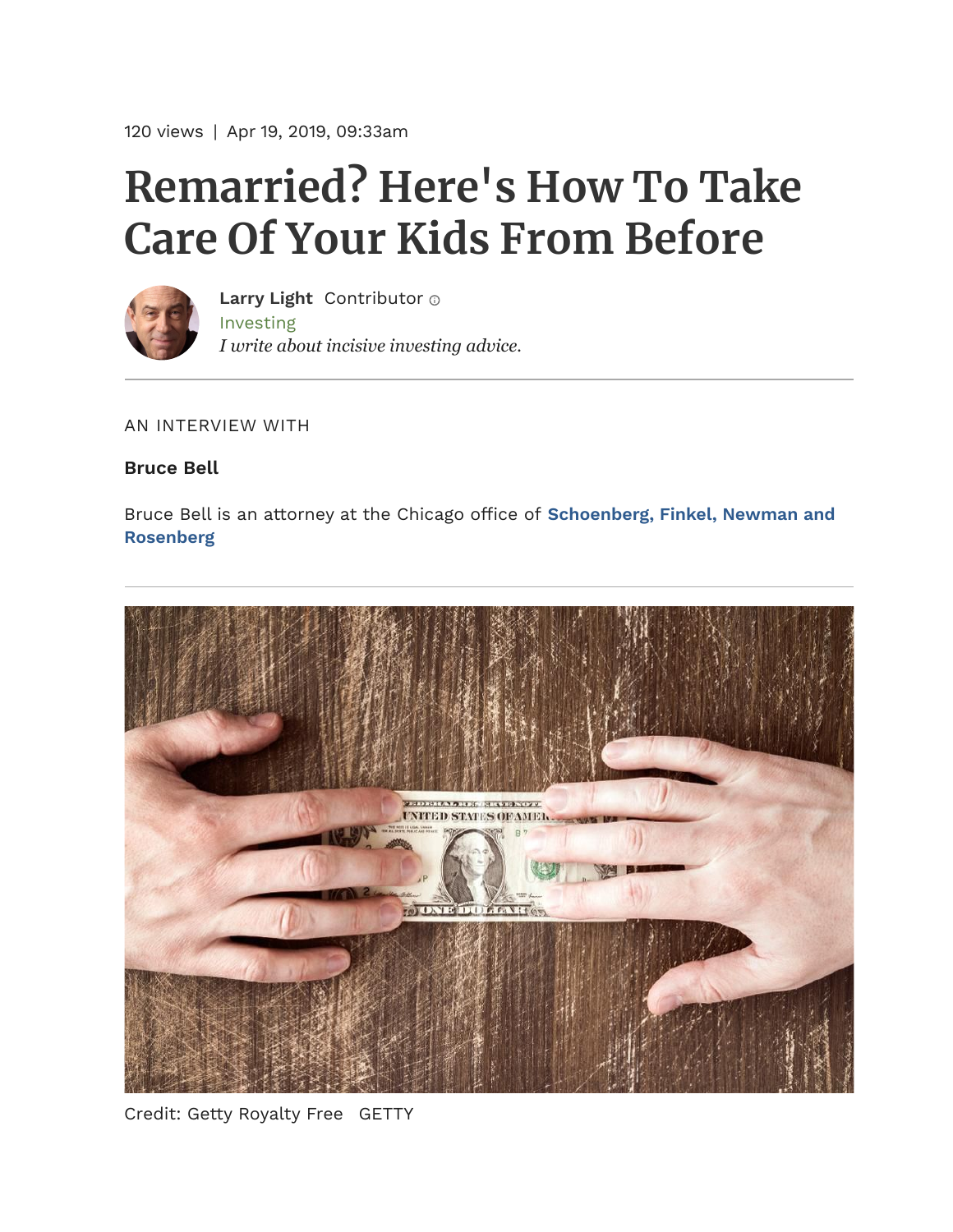*Say you want your* 401*(k) benefits paid to your children from your first marriage, not to your second spouse, much as you love him or her. Some legal hurdles are in the way. Bruce Bell, an attorney at the Chicago office of [Schoenberg, Finkel, Newman and Rosenberg,](https://www.sfnr.com/) tells us how to surmount them:*

Larry Light: So you are planning to remarry and, after you die, you want your 401(k) plan benefits paid to your kids, who you had with your first wife, and not to your future spouse. What's the procedure?

**Bruce Bell:** There are tax code requirements to meet so that the 401(k), or other qualified plan benefits, can be paid to someone other than your second spouse.

First, your new spouse must waive the right to receive your plan benefits, in writing. This written consent must be witnessed by an appropriate representative of the plan or by a notary public. Fail to meet these requirements, and your 401(k) plan benefits will be paid to your current spouse upon your death. And that's even if you've told the 401(k) sponsor to designate a non-spouse beneficiary, like your kids from the first marriage.

**Light:** What about using a prenuptial agreement to accomplish this?

**Bel**l: That won't work. Prenuptial agreements are a creature of state law, not federal law. They codify a couple's agreement regarding financial and other matters. A prenuptial agreement addresses one spouse's rights to the other spouse property and income upon death or divorce. Courts have generally ruled that a prenuptial agreement executed prior to marriage will not satisfy the specific requirements for waiving a spouse's rights to retirement plan benefits upon the other's death.

**Light:** Any other tips?